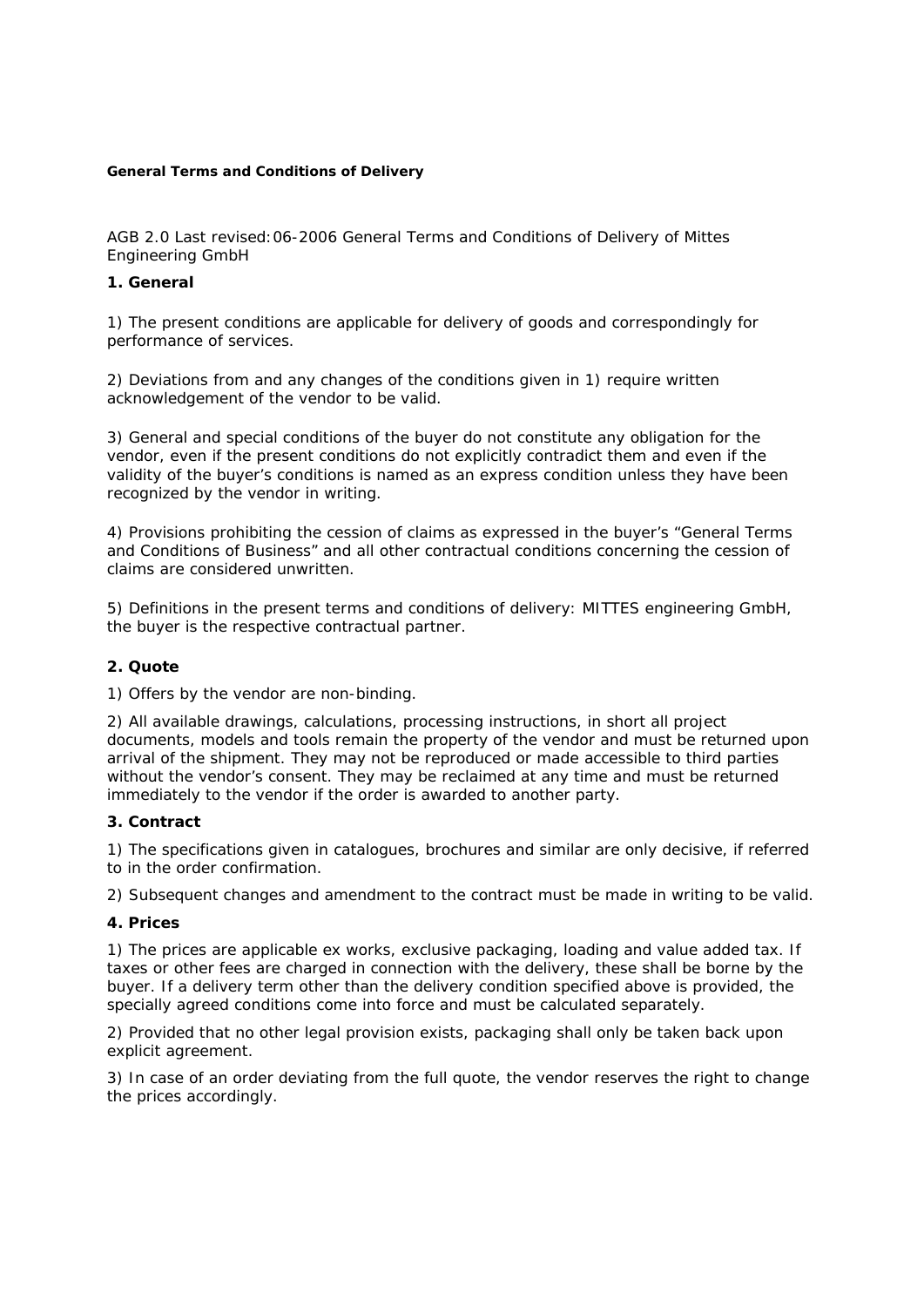4) Prices are based on the costs at the time of the first price quote. Should the costs rise accordingly by the time of delivery, then the vendor is entitled to adapt the prices correspondingly.

5) In the case of repair orders, the services recognized by the vendor to be necessary and useful shall be performed and charged on the basis of the incurred effort, provided that there is no maintenance contract. This also applies to services and additional services that only become necessary and useful during performance of the contract; no special notification to the buyer is required.

6) Incurred costs for preparing repair quotes or for appraisal at the vendor must be reimbursed to it, even if no order is awarded.

### **5. Delivery**

1) The delivery term begins on the date of fulfilment of all technical, commercial or other requirements incumbent on the buyer or on the date on which the vendor receives a payment or bond due before delivery of the goods.

2) Official approvals and any approvals from third parties required for export of equipment must be obtained by the buyer.

Should such approvals not be obtained in good time, then the delivery period shall be extended accordingly.

3) The vendor is entitled to make and invoice partial and preliminary deliveries.

4) Adherence to the agreed delivery period applies unless unforeseeable circumstances or circumstances independent of the parties' intent, such as all force majeure, hinder this adherence; such circumstances also include armed hostilities, official action and prohibitions, transport and customs clearance delays, transport damage, lack of power or raw materials, furthermore a major, important work piece becoming defective, industrial actions or failure of an essential, difficult-to-replace supplier. The abovementioned circumstances also entitle to prolong the delivery term if they occur at the supplier.

5) If shipping goods ready for shipment is not possible without any fault of the vendor or is not desired by the buyer, then the vendor may store the goods at the buyer's cost whereby the delivery is deemed fulfilled. This does not change the agreed terms of payment.

# **6. Service performance and transfer of risk**

1) Use and risks pass to the buyer at the latest upon shipment ex works, irrespective of the pricing terms agreed on for the delivery. This applies even if the delivery takes place in the scope of installation or if transport is performed or organized as directed by the vendor.

2) In the case of services that do not constitute a delivery or part thereof, the place of performance is where the service is performed.

The risk for a service or an agreed partial service is transferred to the buyer at its performance.

3) In case of delayed dispatch from the plant due to circumstances on the buyer's part. the risk is transferred to the buyer upon the day of readiness for dispatch. If delivery on call has been agreed, then the goods are deemed called one year after ordering the latest. All terms depending on the vendor's performance begin to run as of the aforementioned points in time.

4) Separately agreed quality inspections or trial operation do not affect the terms regarding place of performance and transfer of risk.

# **7. Payment**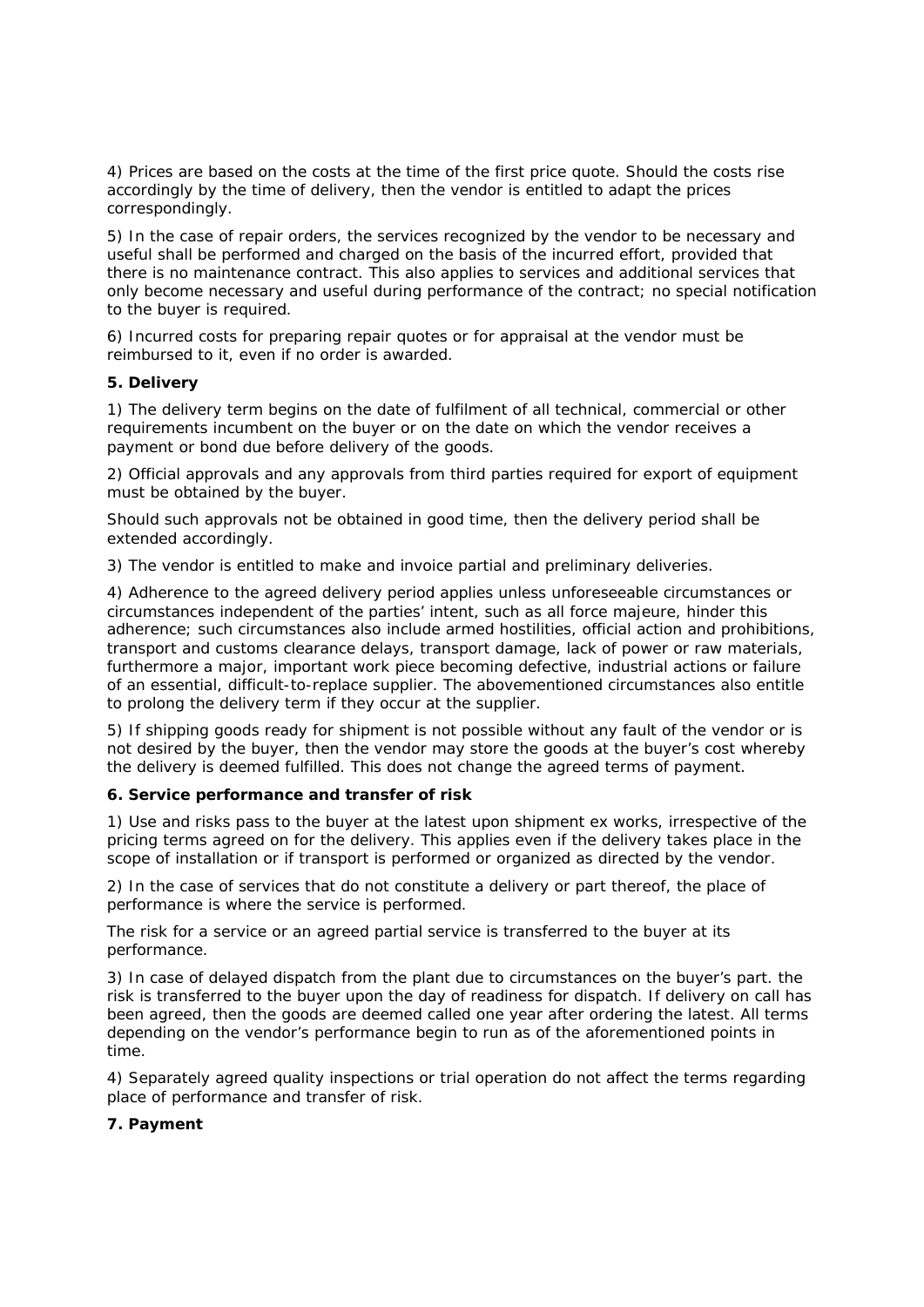1) Provided no separate terms of payment have been agreed upon, 55% of the price is due upon receipt of the order confirmation, 35% upon readiness for dispatch and the remainder upon delivery. Irrespective of this, the value-added tax included in the invoice must in any case be paid 30 days after invoicing the latest.

2) In case of partial invoicing, the corresponding partial payments are due upon receipt of the respective invoices. This also applies to offset amounts that are accrued due to additional delivery or other agreements beyond the original final sum, irrespective of the terms of payment agreed upon for main delivery.

3) Payments must be made without any deduction, ex paying agent of vendor, in the agreed currency.

4) The buyer is not entitled to returns or offset of payments due to warranty claims or other counter claims.

5) A payment is deemed made from the day on which the vendor is able to dispose of them.

6) If the buyer is in default of an agreed payment or other service, then the vendor may

a) postpone the performance of its own obligations until the default payments or other services have been effected,

b) claim a suitable extension of the delivery term,

c) accelerate maturity for the entire outstanding purchase price (default) and

d) invoice default interest of 1.25% a month plus VAT as of maturity unless the vendor provides proof of costs exceeding it, or

e) withdraw from the contract upon non-observance of an appropriate additional respite,

f) charge costs prior to legal action, in particular dunning fees and legal fees.

7) Discounts or premiums granted are conditional upon receipt of full payment.

8) The vendor retains title to all goods it supplies until full payment of the invoice amounts plus interest and expenses. Until this point in time, the buyer is only entitled to resell, work with, work on or incorporate the goods with the vendor's written consent, except in cases in which the goods are intended for reselling, working with, working on, or incorporating. The buyer is obliged to cede to the vendor its claims from the resale to grant its purchase price claim and to make a corresponding note in its accounts or on its invoices. In case of distraint or other claims, the buyer is obliged to refer to the vendor's title and to inform the vendor immediately.

#### **8. Warranty, responsibility for defects**

1) Upon receipt of the agreed terms of payment, the vendor is obliged to rectify every function-impairing defect that exists at the time of handover and which is due to an error in construction, material or design according to the following provisions.

2) The warranty term shall be agreed upon in the contract between the buyer and vendor separately. The warranty term begins at the time of transfer of risk.

3) The warranty claim requires that the buyer immediately announced the occurred defects in writing. The vendor thus instructed must, at its discretion, replace the defect parts or repair it on site or to have it sent back to repair it, if a defect covered by warranty according to 8.1) is present.

4) For work covered by warranty at the buyer's plant, the vendor shall provide the necessary assistance, lifting gear, scaffolds and small parts etc. at no charge. Any replaced parts become the property of the vendor.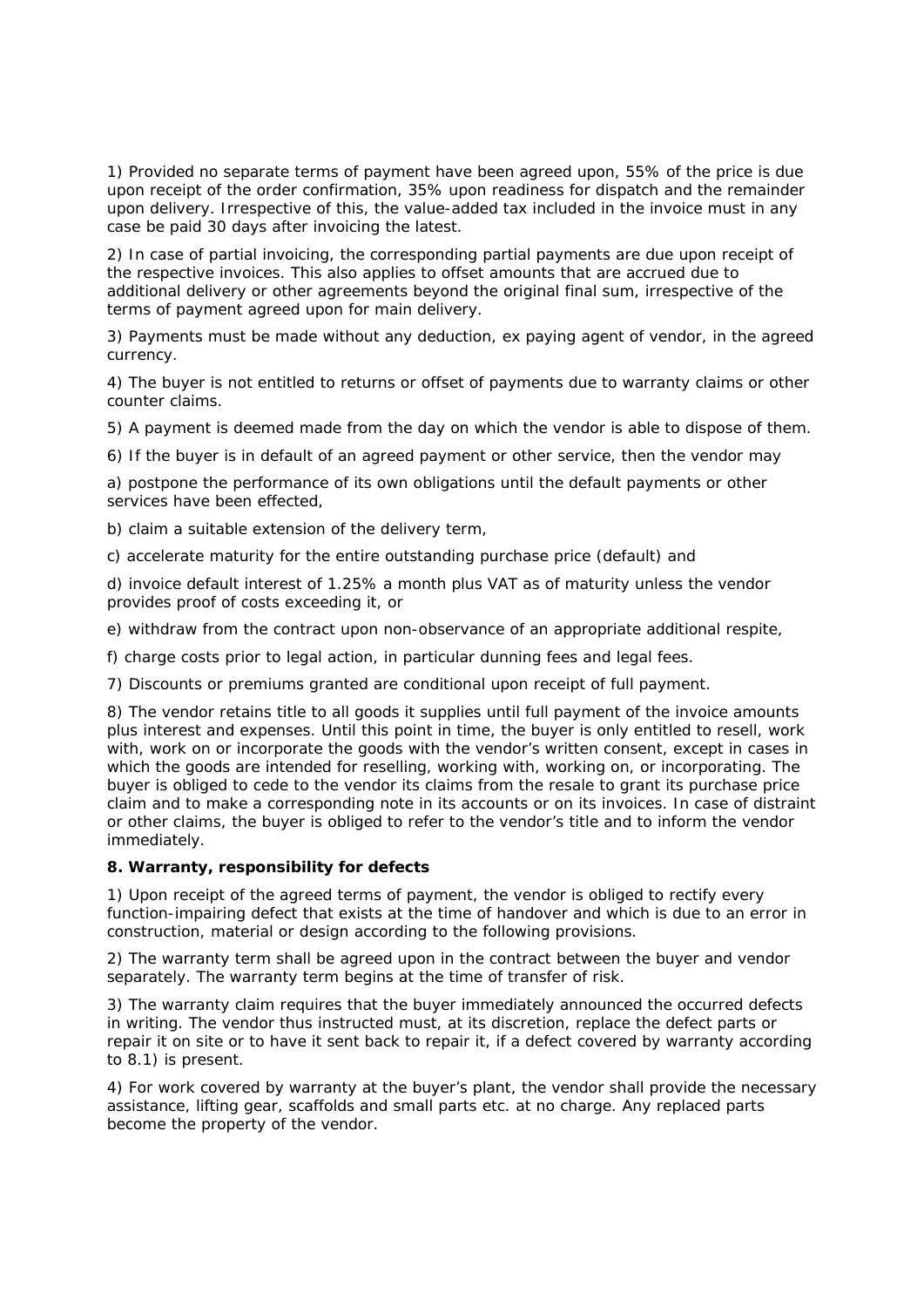5) Excluded from the warranty are such defects that arise from placement and installation not made by the vendor, insufficient set-up, failure to observe the installation requirements and conditions of use, overloading of parts beyond the power specified by the vendor, negligent or improper handling and use of unsuitable operating materials. This also applies in the case of defects that are the result of material provided by the buyer. The vendor is also not liable for damages resulting from the actions of third parties, atmospheric discharge, overvoltages or chemical influences. The warranty does not apply to replacing parts subject to natural wear.

6) In the event of damages that occur during the warranty period, the vendor shall only bear the costs of the defective equipment, but no consequential damages to the supplied system due, for example, to: fire, overheating or damage from liquids. Furthermore, the vendor is not obliged to compensation for damages on facilities, equipment, buildings, etc., of the buyer or third parties.

7) If goods are produced by the vendor on the basis of the buyer's design data, drawings, models or other specifications, then the vendor's liability shall extend only to proper set-up.

The vendor shall assume no liability in the case of purchase of used goods, or upon acceptance of repair jobs or upon modifications or rebuilding.

8) The warranty is void immediately, if the buyer or a third party not explicitly authorized performs any modifications or repairs to the supplied objects. Invoices for such work shall not be recognized. The originally agreed warranty period shall not be extended by elimination of defects in the scope of the warranty.

9) The collective terms under this provision apply correspondingly for any responsibility for defects based on other legal reasons.

10) The contractual partner of Mittes engineering GmbH shall be responsible for ensuring that the supplied parts, systems and other services comply with the local standards and regulations, and these are advised to Mittes engineering GmbH in writing.

11) Should the maintenance not be performed by Mittes engineering GmbH, the complete maintenance plan must be posted or faxed to Mittes engineering GmbH as proof no later than 3 days after the maintenance date.

12) Claims made by the customer regarding defective goods require that the latter has properly fulfilled its obligation to examine and locate faults in accordance with Section 377 of the commercial code (Handelsgesetzbuch, HGB) and has duly fulfilled its payment obligations. The customer must give notice in writing.

13) The limitation period for defect claims is 2000 operating hours, no longer than 12 months in the case of commercial customers, no longer than 24 months in the case of private customers, commencing as of the transfer of risk.

#### **9. Withdrawal from the contract**

1) Prerequisite for the buyer to withdraw from the contract is a delay in delivery due to gross negligence on the part of the vendor, as well as unsuccessful expiration of a fixed appropriate respite. The withdrawal must be claimed by registered letter.

2) Prerequisites for the vendor to withdraw from the contract:

a) If the performance of delivery or commencement or continuation of services becomes impossible for reasons for which the buyer is responsible and is delayed despite fixing an appropriate respite,

b) If the buyer's financial circumstances are so bad that the vendor's claims are at risk, or if circumstances become known that are able to reduce the buyer's financial standing, then the vendor is entitled to refuse its services until the reimbursement has been made or guarantee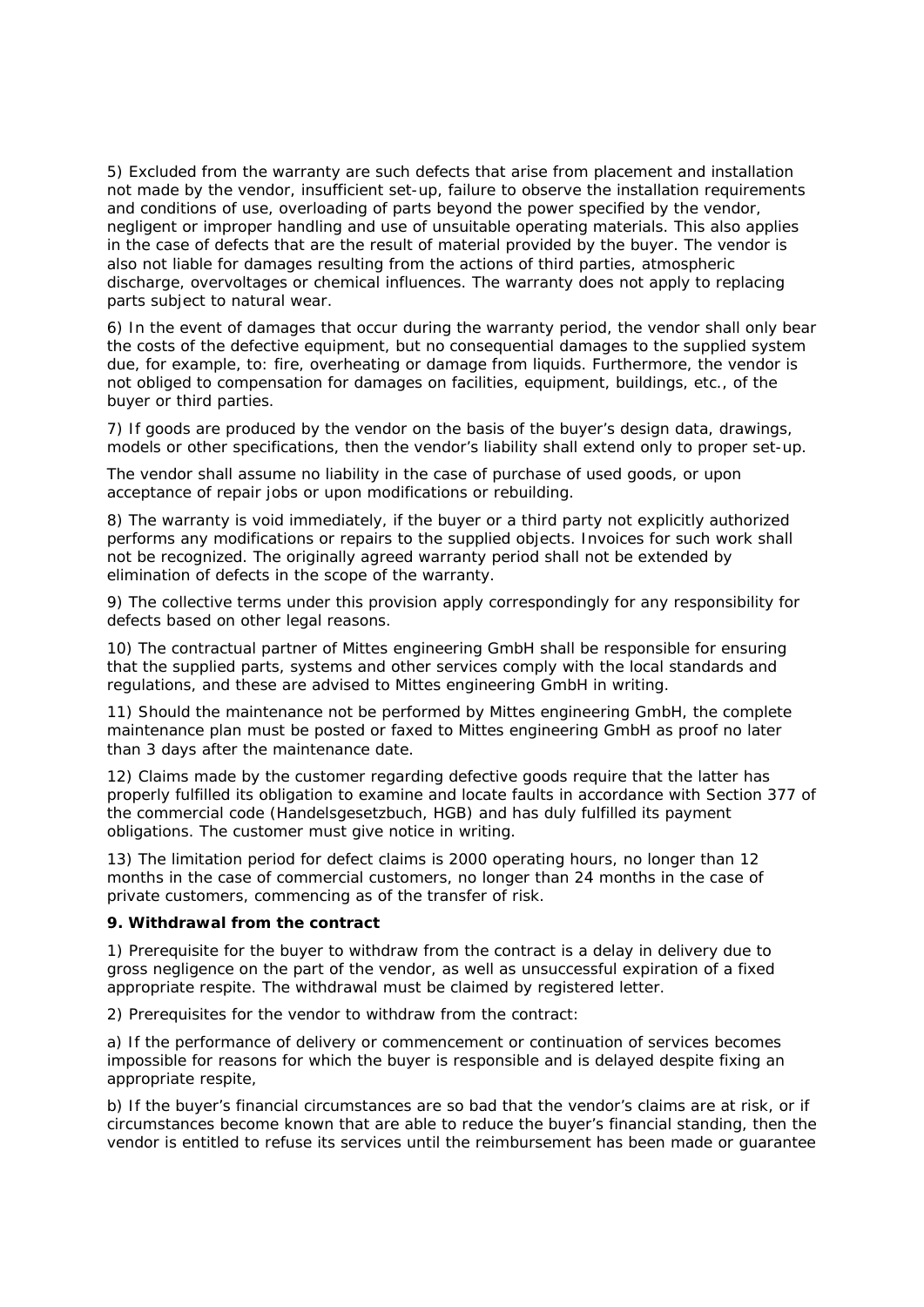has been given for it. Equally, the vendor may prohibit resale of goods delivered with reservation of title or demand its surrender or transfer of indirect title at the customer's expense. Ultimately, the vendor may withdraw from the contract and claim damages for non-performance.

c) If bankruptcy proceedings are opened regarding the assets of the buyer, or an application for introduction of insolvency proceedings is refused due to insufficient funds, then the vendor is entitled to withdraw from the contract and to claim damages for non-performance without setting a respite.

3) In case of a withdrawal regardless of the vendor's claims for damages, services or partial services already performed are to be invoiced and paid as agreed in the contract. This also applies if the delivery or service has not yet been accepted by the buyer, as well as for preparatory measures taken by the vendor. The vendor shall also have the right to demand the return of objects already delivered instead.

# **10. Liability**

1) The vendor is only liable for damages outside the application of the product liability law, if it can be proven that it has acted with intent or with gross negligence. Liability for slight negligence, the replacement of corollary damages and damages to property, unrealised savings, losses of interest and damages from the claims of a third party against the buyer are excluded.

2) The vendor is not liable for property damage inflicted on a contractor. In the event of further sale or other passing on of goods that are objects of the contract to a contractor (including free of charge), the customer must apply the above clause on exclusion of liability and this clause for transfer of the clause on exclusion of liability on any further recipients. In case of breach of this obligation it shall indemnify and hold the vendor harmless in case of it being held responsible for property damages of a company within the scope of product liability and shall reimburse it for any costs incurred by it.

4) In the event of failure to adhere to any conditions for assembly, commissioning or use (e.g. those in operating instructions) or the official conditions for approval, any compensation for damages is excluded.

5) The limitations of liability according to 1) and 2) shall be transferred in full to possible recipients, including the obligation to continue the transfer.

6) Liability for slight negligence is excluded.

# **11. Joint liability**

1) Further liability to pay damages is excluded – without consideration of the legal nature of the claim lodged. This shall apply in particular for compensation claims for damages based on fault when entering into the contract, on account of other breaches of duty or on account of tortuous compensation claims for property damage in accordance with Section 823 of the Civil Code (Bürgerliches Gesetzbuch, BGB).

2) The limitation according to 1) also applies, if the customer demands reimbursement of useless expenditure instead of a claim to compensation for damages in place of the performance.

3) Insofar as the liability for damages towards us is excluded or limited, this also applies in regard to the personal liability for damages of our employees, appointees, co-workers, representatives and vicarious agents.

4) If despite the liability disclaimer a liability for default in delivery is possible, we are at most liable for every full week of delay in the scope of a flat rate compensation of 0.5% of the delivery value for delay, however, it may not exceed 5% of the delivery value.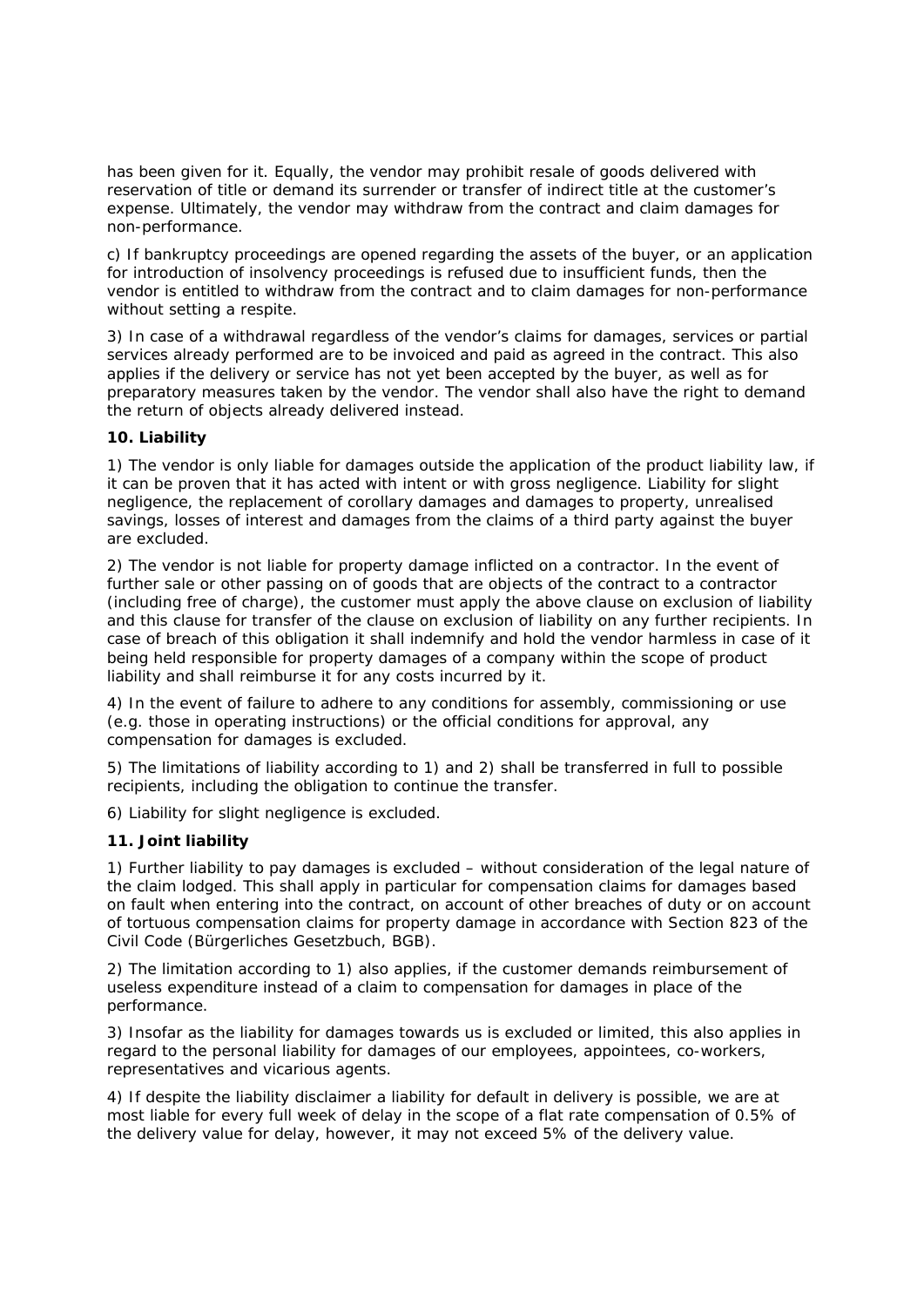# **12. Reservation of retention of title**

1) We retain the title of the purchased object until we have received all payments under the supply contract. Should the buyer's conduct be in breach of contract, we shall be entitled to take back the purchased object. Taking back the object constitutes a withdrawal from contract. Once we have taken the purchased object back, we are authorised to sell it and the proceeds from the sale are to be offset against the buyer's liabilities – minus a reasonable sum to cover the costs of sale.

2) The customer is obliged to handle the purchased object with care; in particular it is obliged to insure the object at its own expense against damages due to fire, water and theft for the value of the purchased object when new. If maintenance and inspection work become necessary, the customer must carry them out in good time and at its own expense.

3) In the event of attachments or other third party interference, the buyer must notify us immediately in writing so that we can take legal action in accordance with Section 771 of the Code of Civil Procedure (Zivilprozeßordnung, ZPO). If the third party is not in a position to reimburse us for the costs of taking legal action both in and out of court, in accordance with Section 771 of ZPO, the buyer shall be liable for the shortfall we have incurred.

4) The customer is entitled to resell the purchased object in a proper commercial transaction; however, it shall assign to us here and now all claims up to the value of the final invoiced amount (including VAT) of our claim accrued by it from the resale to its buyers or to third parties, irrespective of whether the purchased object has been resold without or after being worked on. The customer shall remain authorised to collect these claims after assignment. Our authority to collect the claims ourselves remains unaffected by this. We shall, however, undertake not to collect the claims as long as the customer fulfils his payment obligations from the proceeds he receives, does not fall into arrears and, in particular, no application is made for composition or insolvency proceedings to be instigated or it does not stop making payments. If this is the case, however, we may consequently demand that the buyer informs us of the assigned claims and who owes them, passes over to us all the information required for collection and hands over the documents associated with this, and notifies the debtors (third parties) of the assignment.

5) Processing or transformation of the purchased object by the buyer shall always be carried out on our behalf. If the purchased object is processed together with other items not belonging to us, we shall consequently acquire co-ownership of the new object in proportion to the value of the purchased object (final invoiced amount including VAT) to the other processed items at the time when the processing takes place. Moreover, the same shall apply for the object created by processing as for the purchased object supplied subject to reservation of ownership.

6) If the purchased object is combined inseparably with other items not belonging to us, we shall consequently acquire co-ownership of the new object in proportion to the value of the purchased object (final invoiced amount including VAT) to the other combined items at the time when the combination takes place. If the combination takes place in such a way that the buyer's object can be regarded as the main item, it shall be deemed agreed that the buyer shall assign proportional co-ownership to us. The buyer shall retain for us the sole ownership or co-ownership thus created.

7) To secure our claims against the customer, the customer shall also assign to us claims accruing to it from combination of the delivery item with real property or against a third party. Furthermore the customer shall cede to us all claims it is entitled to towards the buyer of the produced energy after start-up of the plant to secure our claims.

8) We shall release our securities upon request by the customer if the value exceeds the outstanding claims to be secured by more than 10%; it is at our discretion to choose which securities to release.